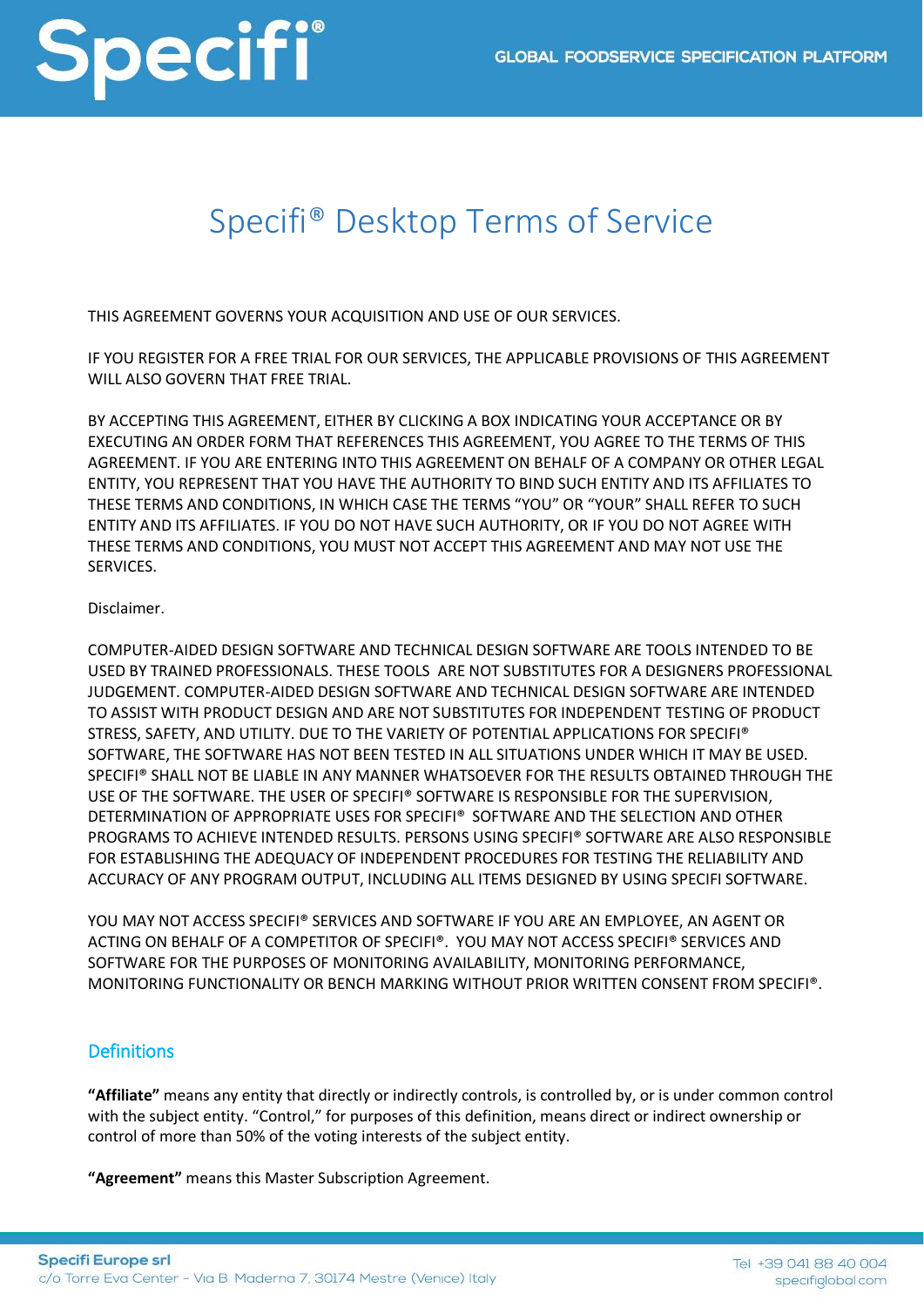**"Beta Services"** means SPECIFI® services or functionality that may be made available to Customer to try at its option at no additional charge which is clearly designated as beta, pilot, limited release, developer preview, non-production, evaluation, or by a similar description.

**"Content"** means information obtained by SPECIFI® from publicly available sources or third party content providers and made available to Customer through the Services, Beta Services or pursuant to an Order Form, as more fully described in the Documentation.

**"Documentation"** means the applicable Service's Trust and Compliance documentation, and its usage guides and policies, as updated from time to time, accessible via Specifi helpdesk service or login to the applicable Service.

**"Malicious Code"** means code, files, scripts, agents or programs intended to do harm, including, for example, viruses, worms, time bombs and Trojan horses.

**"Marketplace"** means an online directory, catalog or marketplace of applications that interoperate with the Services.

**"Non-Specifi Application"** means a Web-based, mobile, offline or other software application functionality that is provided by You or a third party and interoperates with a Service, including, for example, an application that is developed by or for You.

**"Order Form"** means an ordering document or online order specifying the Services to be provided hereunder that is entered into between You and Us or any of Our Affiliates, including any addenda and supplements thereto. By entering into an Order Form hereunder, an Affiliate agrees to be bound by the terms of this Agreement as if it were an original party hereto.

**"Purchased Services"** means Services that You or Your Affiliate purchase under an Order Form, as distinguished from those provided pursuant to a free trial.

**"Services"** means the products and services that are ordered by You under an Order Form or provided to You under a free trial, and made available online by Us, including associated SPECIFI® offline or mobile components, as described in the Documentation. "Services" exclude Content and Non-Specifi Applications.

**"User"** means an individual who is authorized by You to use a Service, for whom You have purchased a subscription (or in the case of any Services provided by Us without charge, for whom a Service has been provisioned), and to whom You (or, when applicable, Us at Your request) have supplied a user identification and password (for Services utilizing authentication). Users may include, for example, Your employees, consultants, contractors and agents, and third parties with which You transact business.

**"We," "Us" or "Our"** means the Specifi company described in Section 13 (Who You Are Contracting With, Notices, Governing Law and Jurisdiction).

**"You" or "Your"** means the company or other legal entity for which you are accepting this Agreement, and Affiliates of that company or entity which have signed Order Forms.

**"Your Data"** means electronic data and information submitted by or for Customer to the Services, excluding Content and Non-SPECIFI® Applications.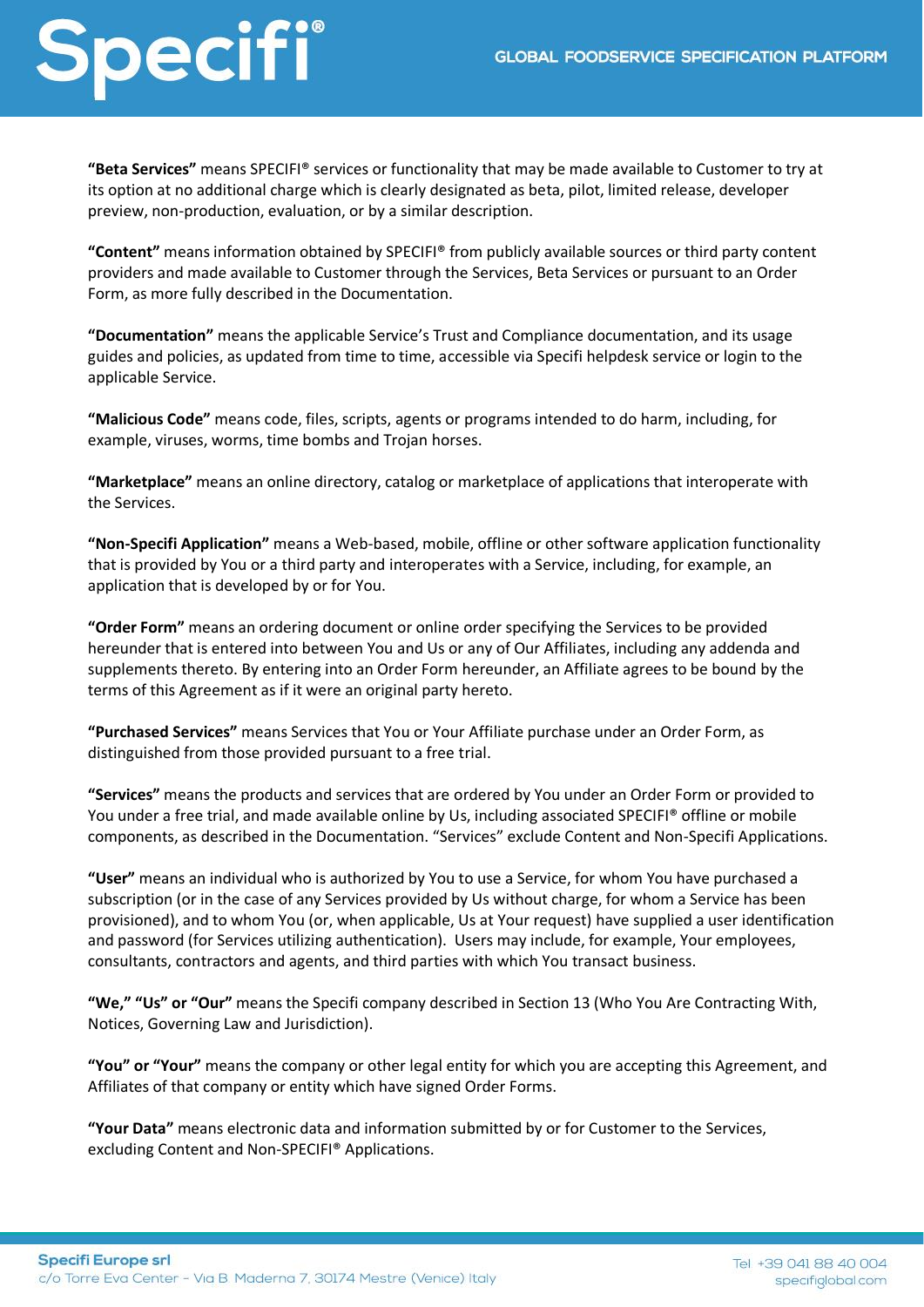### Free Trial

If You register on Our website for a free trial, We will make one or more Services available to You on a trial basis free of charge until the earlier of (a) the end of the free trial period for which You registered to use the applicable Service(s), or (b) the start date of any Purchased Service subscriptions ordered by You for such Service(s), or (c) termination by Us in our sole discretion. Additional trial terms and conditions may appear on the trial registration web page. Any such additional terms and conditions are incorporated into this Agreement by reference and are legally binding.

ANY DATA YOU ENTER INTO THE SERVICES, AND ANY CUSTOMIZATIONS MADE TO THE SERVICES BY OR FOR YOU, DURING YOUR FREE TRIAL WILL BE PERMANENTLY LOST UNLESS YOU PURCHASE A SUBSCRIPTION TO THE SAME SERVICES AS THOSE COVERED BY THE TRIAL, PURCHASE APPLICABLE UPGRADED SERVICES, OR EXPORT SUCH DATA, BEFORE THE END OF THE TRIAL PERIOD. YOU CANNOT TRANSFER DATA ENTERED OR CUSTOMIZATIONS MADE DURING THE FREE TRIAL TO A SERVICE THAT WOULD BE A DOWNGRADE FROM THAT COVERED BY THE TRIAL (E.G., FROM ENTERPRISE EDITION TO PROFESSIONAL EDITION); THEREFORE, IF YOU PURCHASE A SERVICE THAT WOULD BE A DOWNGRADE FROM THAT COVERED BY THE TRIAL, YOU MUST EXPORT YOUR DATA BEFORE THE END OF THE TRIAL PERIOD OR YOUR DATA WILL BE PERMANENTLY LOST.

NOTWITHSTANDING SECTION 9 (REPRESENTATIONS, WARRANTIES, EXCLUSIVE REMEDIES AND DISCLAIMERS), DURING THE FREE TRIAL THE SERVICES ARE PROVIDED "AS-IS" WITHOUT ANY WARRANTY.

Please review the applicable Service's Documentation during the trial period so that You become familiar with the features and functions of the Services before You make Your purchase.

#### Our Responsibilities

- Provision of Purchased Services. We will (a) make the Services and Content available to You pursuant to this Agreement and the applicable Order Forms, (b) provide applicable SPECIFI® standard support for the Services to You at no additional charge, and/or upgraded support if purchased, (c) use commercially reasonable efforts to make the online Services available 24 hours a day, 7 days a week, which right now is the ability to synchronize databases and get updated pricelists, except for: (i) planned downtime (of which We shall give advance electronic notice as provided in the Documentation), and (ii) any unavailability caused by circumstances beyond Our reasonable control, including, for example, an act of God, act of government, flood, fire, earthquake, civil unrest, act of terror, strike or other labor problem (other than one involving Our employees), Internet service provider failure or delay, Non-SPECIFI Application, or denial of service attack.
- Protection of Your Data. We will maintain administrative, physical, and technical safeguards for protection of the security, confidentiality and integrity of Your Data, as described in the Documentation. Those safeguards will include, but will not be limited to, measures for preventing access, use, modification or disclosure of Your Data by Our personnel except (a) to provide the Purchased Services and prevent or address service or technical problems, (b) as compelled by law in accordance with Section 8.3 (Compelled Disclosure) below, or (c) as You expressly permit in writing. Where Your use of the Services includes the processing of personal data (as described in the EU Data Protection Directive 95/46/EC) within the European Economic Area (EEA), except in respect of any usage during a Free Trial. For the purposes of the Standard Contractual Clauses in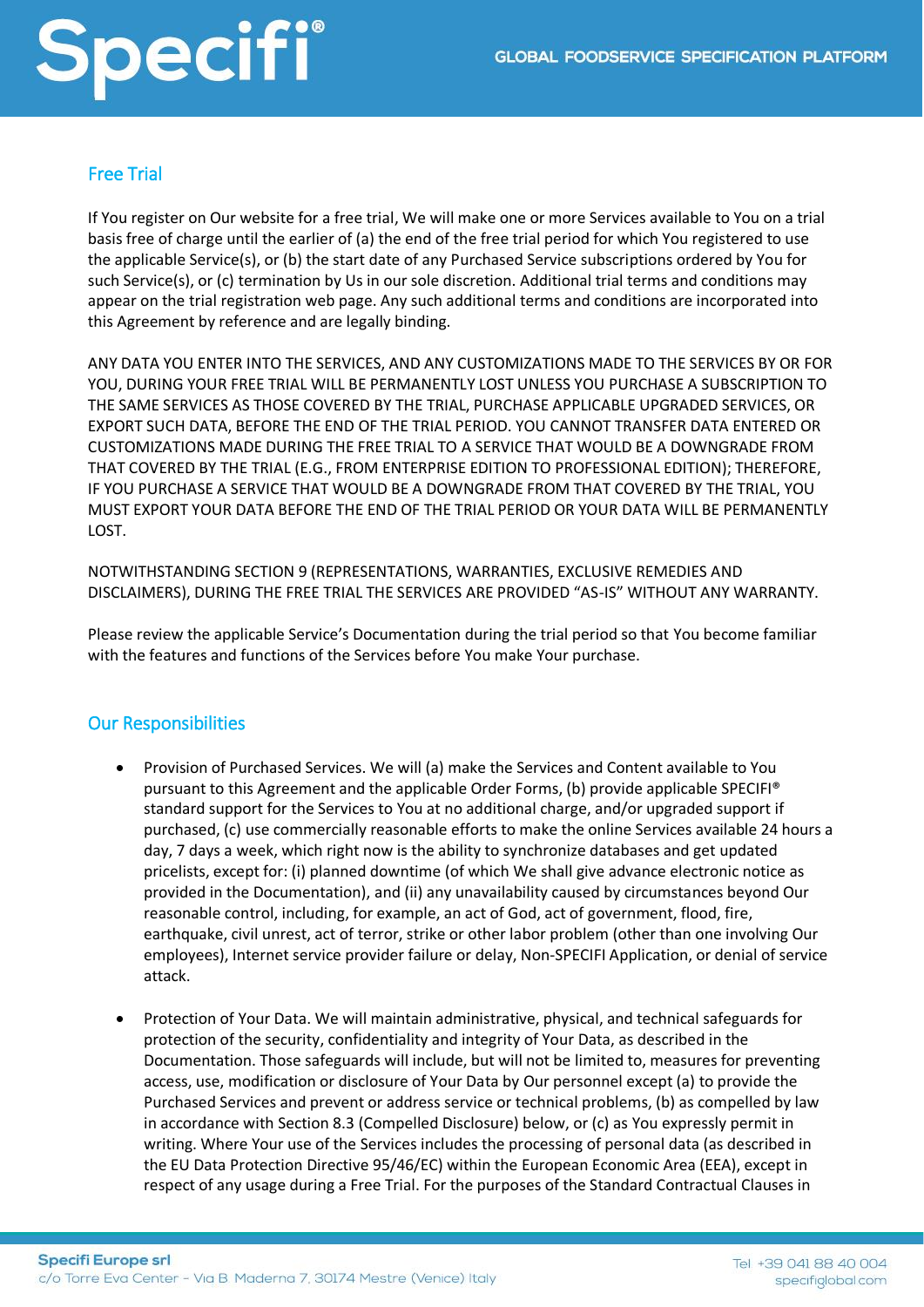Attachment 1 to the DPA, You are the data exporter, and Your acceptance of this Agreement shall be treated as Your signature of the Standard Contractual Clauses and appendices.

- Our Personnel. We will be responsible for the performance of Our personnel (including Our employees and contractors) and their compliance with Our obligations under this Agreement, except as otherwise specified herein.
- Beta Services. From time to time, We may make Beta Services available to You at no charge. You may choose to try such Beta Services or not in Your sole discretion. Beta Services are intended for evaluation purposes and not for production use, are not supported, and may be subject to additional terms. Beta Services are not considered "Services" under this Agreement, however, all restrictions, Our reservation of rights and Your obligations concerning the Services, and use of any related Non-SPECIFI Applications and Content, shall apply equally to Your use of Beta Services. Unless otherwise stated, any Beta Services trial period will expire upon the earlier of one year from the trial start date or the date that a version of the Beta Services becomes generally available without the applicable Beta Services designation. We may discontinue Beta Services at any time in Our sole discretion and may never make them generally available. We will have no liability for any harm or damage arising out of or in connection with a Beta Service.

### Use of services and content

- Unless otherwise provided in the applicable Order Form or Documentation, (a) Services and access to Content are purchased as subscriptions, (b) subscriptions may be added during a subscription term at the same pricing as the underlying subscription pricing, prorated for the portion of that subscription term remaining at the time the subscriptions are added, and (c) any added subscriptions will terminate on the same date as the underlying subscriptions.
- **Usage Limits.** Services and Content are subject to usage limits, including, for example, the quantities specified in Order Forms and Documentation. Unless otherwise specified, (a) a quantity in an Order Form refers to Users, and the Service or Content may not be accessed by more than that number of Users, (b) a User's password may not be shared with any other individual, and (c) except as set forth in an Order Form, a User identification may only be reassigned to a new individual replacing one who will no longer use the Service or Content. If You exceed a contractual usage limit, We may work with You to seek to reduce Your usage so that it conforms to that limit. If, notwithstanding Our efforts, You are unable or unwilling to abide by a contractual usage limit, You will execute an Order Form for additional quantities of the applicable Services or Content promptly upon Our request, and/or pay any invoice for excess usage in accordance with Section 6.2 (Invoicing and Payment).
- **Your Responsibilities**. You will (a) be responsible for Users' compliance with this Agreement, Documentation and Order Forms, (b) be responsible for the accuracy, quality and legality of Your Data and the means by which You acquired Your Data, (c) use commercially reasonable efforts to prevent unauthorized access to or use of Services and Content, and notify Us promptly of any such unauthorized access or use, (d) use Services and Content only in accordance with this Agreement, Documentation, Order Forms and applicable laws and government regulations, and (e) comply with terms of service of any Non-SPECIFI Applications with which You use Services or Content.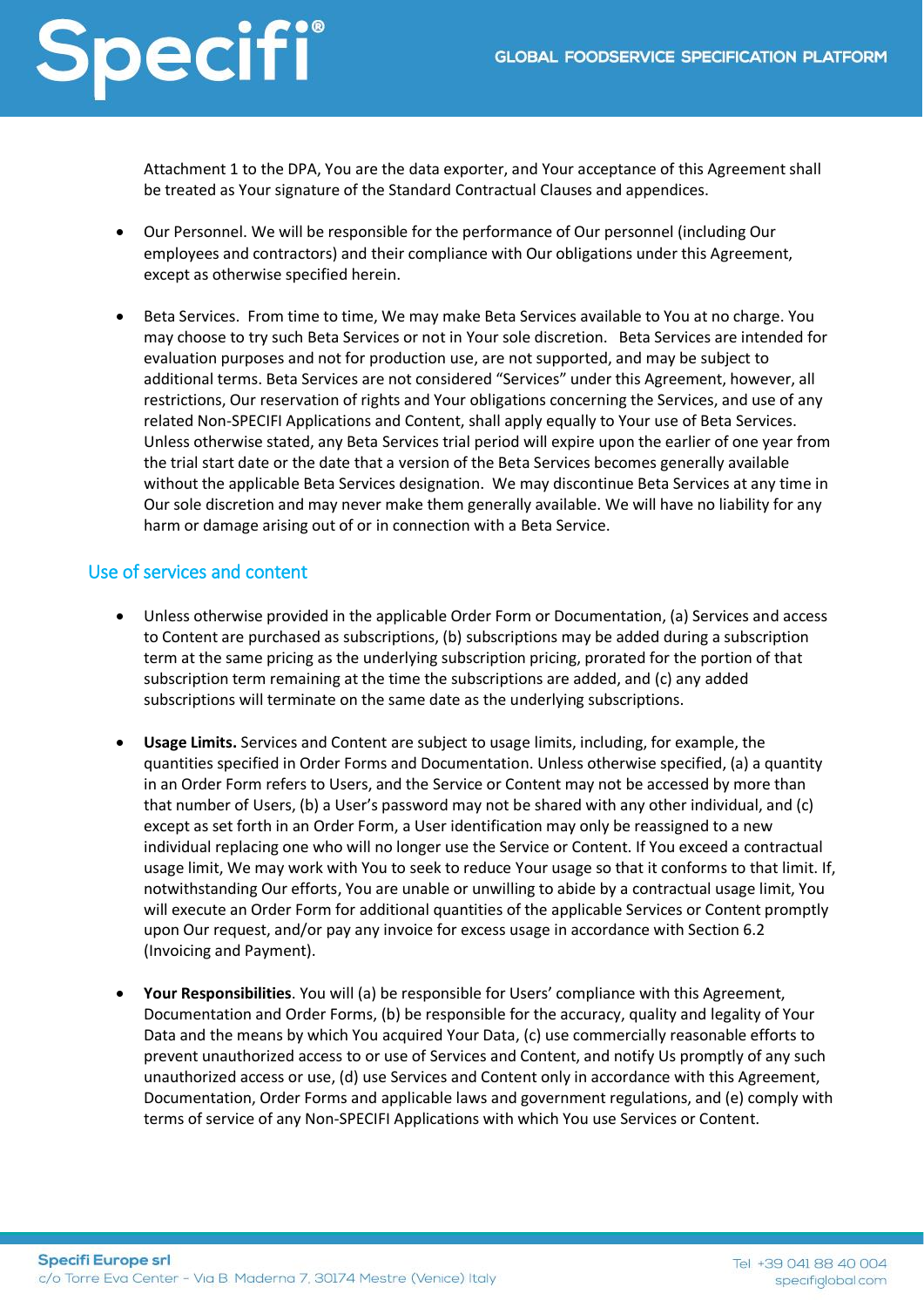# Specifi®

- You will not (a) make any Service or Content available to, or use any Service or Content for the benefit of, anyone other than You or Users, unless expressly stated otherwise in an Order Form or the Documentation, (b) sell, resell, license, sublicense, distribute, make available, rent or lease any Service or Content, or include any Service or Content in a service bureau or outsourcing offering, (c) use a Service or Non-SPECIFI Application to store or transmit infringing, libelous, or otherwise unlawful or tortious material, or to store or transmit material in violation of third-party privacy rights, (d) use a Service or Non-SPECIFI Application to store or transmit Malicious Code, (e) interfere with or disrupt the integrity or performance of any Service or third-party data contained therein, (f) attempt to gain unauthorized access to any Service or Content or its related systems or networks, (g) permit direct or indirect access to or use of any Service or Content in a way that circumvents a contractual usage limit, or use any of Our Services to access or use any of Our intellectual property except as permitted under this Agreement, an Order Form, or the Documentation, (h) copy a Service or any part, feature, function or user interface thereof, (i) copy Content except as permitted herein or in an Order Form or the Documentation, (j) frame or mirror any part of any Service or Content, other than framing on Your own intranets or otherwise for Your own internal business purposes or as permitted in the Documentation, (k) access any Service or Content in order to build a competitive product or service or to benchmark with a Non-SPECIFI product or service, or (l) reverse engineer any Service (to the extent such restriction is permitted by law). Any use of the Services in breach of this Agreement, Documentation or Order Forms, by You or Users that in Our judgment threatens the security, integrity or availability of Our services, may result in Our immediate suspension of the Services, however We will use commercially reasonable efforts under the circumstances to provide You with notice and an opportunity to remedy such violation or threat prior to such suspension.
- **Removal of Content and Non-Specifi Applications.** If We are required by a licensor to remove Content, or receive information that Content provided to You may violate applicable law or thirdparty rights, We may so notify You and in such event You will promptly remove such Content from Your systems. If We receive information that a Non-Specifi Application hosted on a Service by You may violate Our External-Facing Services or applicable law or third-party rights, We may so notify You and in such event You will promptly disable such Non-Specifi Application or modify the Non-Specifi Application to resolve the potential violation. If You do not take required action in accordance with the above, We may disable the applicable Content, Service and/or Non-Specifi Application until the potential violation is resolved.

### Non-Specifi providers

- We or third parties may make available (for example, through a Marketplace or otherwise) thirdparty products or services, including, for example, Non-SPECIFI Applications and implementation and other consulting services. Any acquisition by You of such products or services, and any exchange of data between You and any Non-SPECIFI provider, product or service is solely between You and the applicable Non-SPECIFI provider. We do not warrant or support Non-SPECIFI Applications or other Non-SPECIFI products or services, whether or not they are designated by Us as "certified" or otherwise, unless expressly provided otherwise in an Order Form.
- Non-SPECIFI Applications and Your Data. If You choose to use a Non-SPECIFI Application with a Service, you grant Us permission to allow the Non-SPECIFI Application and its provider to access Your Data as required for the interoperation of that Non-SPECIFI Application with the Service. We are not responsible for any disclosure, modification or deletion of Your Data resulting from access by such Non-SPECIFI Application or its provider.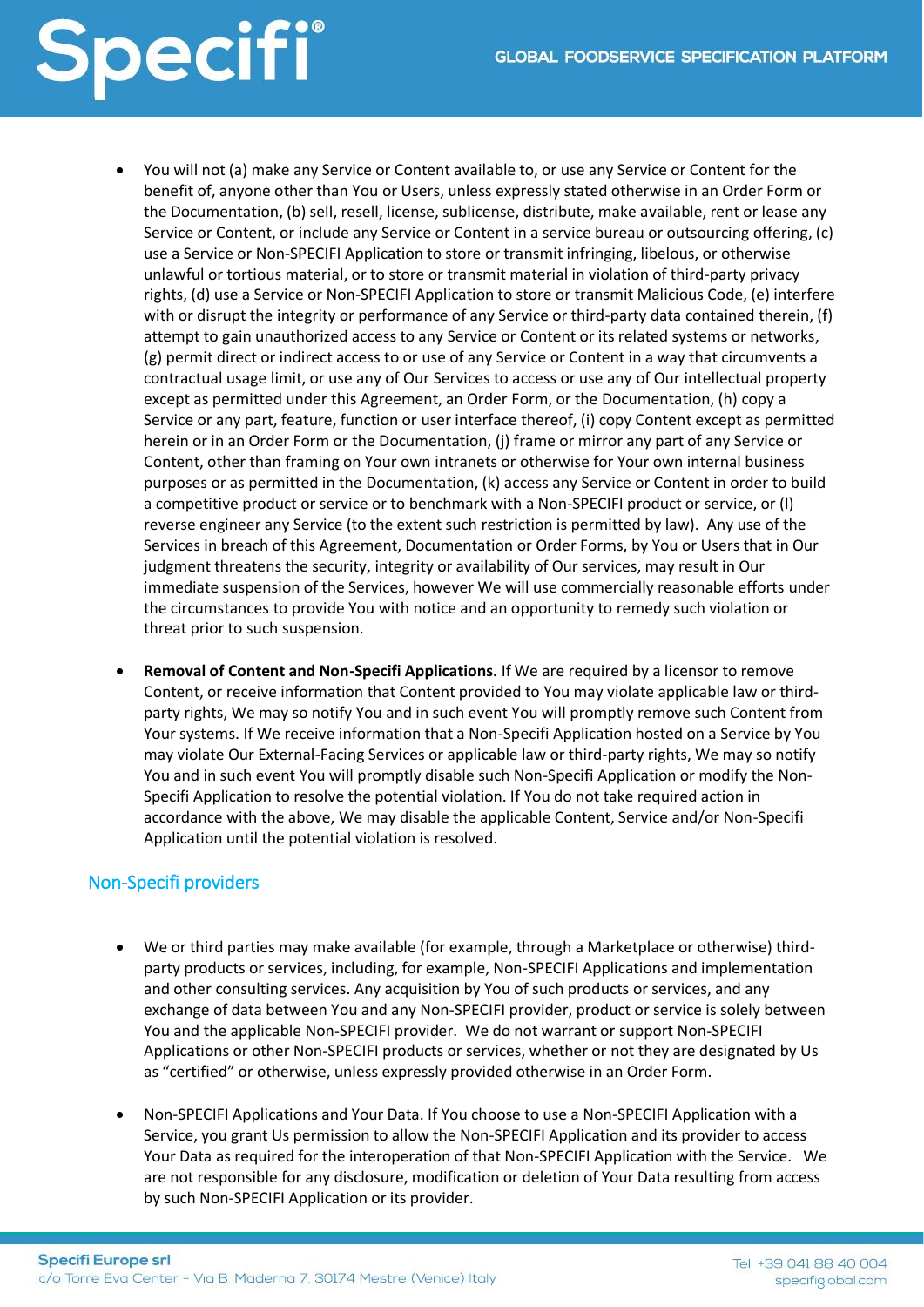• Integration with Non-SPECIFI Applications. The Services may contain features designed to interoperate with Non-SPECIFI Applications. To use such features, you may be required to obtain access to such Non-SPECIFI Applications from their providers, and may be required to grant Us access to Your account(s) on such Non-SPECIFI Applications. We cannot guarantee the continued availability of such Service features, and may cease providing them without entitling You to any refund, credit, or other compensation, if for example and without limitation, the provider of a Non-SPECIFI Application ceases to make the Non-SPECIFI Application available for interoperation with the corresponding Service features in a manner acceptable to Us.

#### Fees and payment for purchased services

- You will pay all fees specified in Order Forms. Except as otherwise specified herein or in an Order Form, (i) fees are based on Services and Content subscriptions purchased and not actual usage, (ii) payment obligations are non-cancelable and fees paid are non-refundable, and (iii) quantities purchased cannot be decreased during the relevant subscription term.
- **Invoicing and Payment.** You will provide Us with valid and updated credit card information, or with a valid purchase order or alternative document reasonably acceptable to Us. If You provide credit card information to Us, You authorize Us to charge such credit card for all Purchased Services listed in the Order Form for the initial subscription term and any renewal subscription term(s) as set forth in Section 12.2 (Term of Purchased Subscriptions). Such charges shall be made in advance, either annually or in accordance with any different billing frequency stated in the applicable Order Form. If the Order Form specifies that payment will be by a method other than a credit card, We will invoice You in advance and otherwise in accordance with the relevant Order Form. Unless otherwise stated in the Order Form, invoiced charges are due net 30 days from the invoice date. You are responsible for providing complete and accurate billing and contact information to Us and notifying Us of any changes to such information.
- **Overdue Charges.** If any invoiced amount is not received by Us by the due date, then without limiting Our rights or remedies, (a) those charges may accrue late interest at the rate of 1.5% of the outstanding balance per month, or the maximum rate permitted by law, whichever is lower, and/or (b) We may condition future subscription renewals and Order Forms on payment terms shorter than those specified in Section 6.2 (Invoicing and Payment).
- **Suspension of Service and Acceleration.** If any amount owing by You under this or any other agreement for Our services is 30 or more days overdue (or 10 or more days overdue in the case of amounts You have authorized Us to charge to Your credit card), We may, without limiting Our other rights and remedies, accelerate Your unpaid fee obligations under such agreements so that all such obligations become immediately due and payable, and suspend Our services to You until such amounts are paid in full. Other than for customers paying by credit card or direct debit whose payment has been declined, We will give You at least 10 days' prior notice that Your account is overdue, in accordance with Section 13.2 (Manner of Giving Notice) for billing notices, before suspending services to You.
- **Payment Disputes.** We will not exercise Our rights under Section 6.3 (Overdue Charges) or 6.4 (Suspension of Service and Acceleration) above if You are disputing the applicable charges reasonably and in good faith and are cooperating diligently to resolve the dispute.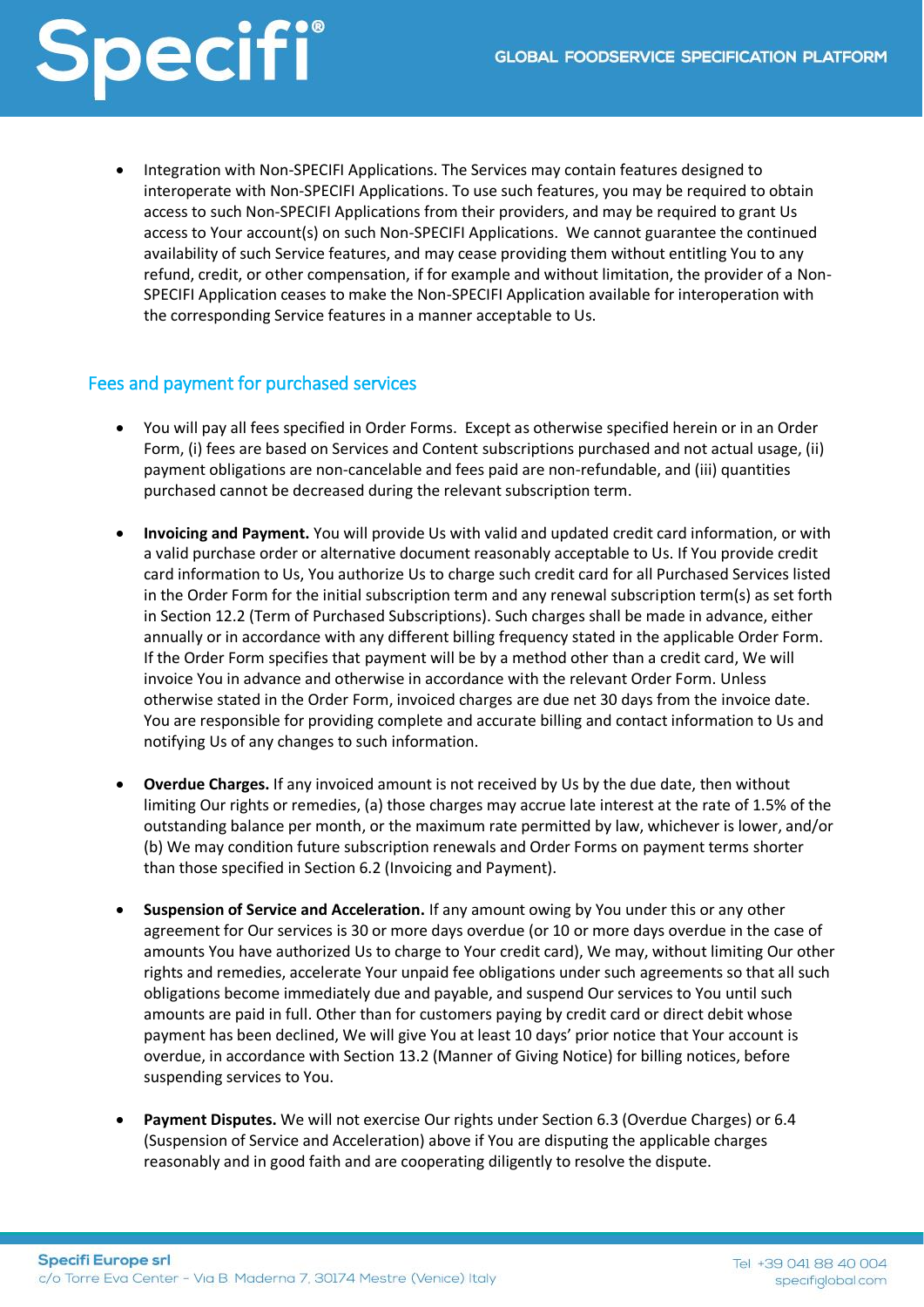- Our fees do not include any taxes, levies, duties or similar governmental assessments of any nature, including, for example, value-added, sales, use or withholding taxes, assessable by any jurisdiction whatsoever (collectively, "Taxes"). You are responsible for paying all Taxes associated with Your purchases hereunder. If We have the legal obligation to pay or collect Taxes for which You are responsible under this Section 6.6, We will invoice You and You will pay that amount unless You provide Us with a valid tax exemption certificate authorized by the appropriate taxing authority. For clarity, We are solely responsible for taxes assessable against Us based on Our income, property and employees.
- **Future Functionality**. You agree that Your purchases are not contingent on the delivery of any future functionality or features, or dependent on any oral or written public comments made by Us regarding future functionality or features.

### Proprietary rights and licenses

- **Reservation of Rights**. Subject to the limited rights expressly granted hereunder, We and Our licensors and Content Providers reserve all of Our/their right, title and interest in and to the Services and Content, including all of Our/their related intellectual property rights. No rights are granted to You hereunder other than as expressly set forth herein.
- **Access to and Use of Content**. You have the right to access and use applicable Content subject to the terms of applicable Order Forms, this Agreement and the Documentation.
- **License to Host Your Data and Applications.** You grant Us, Our Affiliates and applicable contractors a worldwide, limited-term license to host, copy, transmit and display Your Data, and any Non-SPECIFI Applications and program code created by or for You using a Service or for use by You with the Services, as reasonably necessary for Us to provide the Services in accordance with this Agreement. Subject to the limited licenses granted herein, we acquire no right, title or interest from You or Your licensors under this Agreement in or to any of Your Data, Non-SPECIFI Application or such program code.
- **License to Use Feedback.** You grant to Us and Our Affiliates a worldwide, perpetual, irrevocable, royalty-free license to use and incorporate into Our and/or Our Affiliates' services any suggestion, enhancement request, recommendation, correction or other feedback provided by You or Users relating to the operation of Our or Our Affiliates' services.

### **Confidentiality**

• Definition of Confidential Information. "Confidential Information" means all information disclosed by a party ("Disclosing Party") to the other party ("Receiving Party"), whether orally or in writing, that is designated as confidential or that reasonably should be understood to be confidential given the nature of the information and the circumstances of disclosure. Your Confidential Information includes Your Data; Our Confidential Information includes the Services and Content; and Confidential Information of each party includes the terms and conditions of this Agreement and all Order Forms (including pricing), as well as business and marketing plans, technology and technical information, product plans and designs, and business processes disclosed by such party.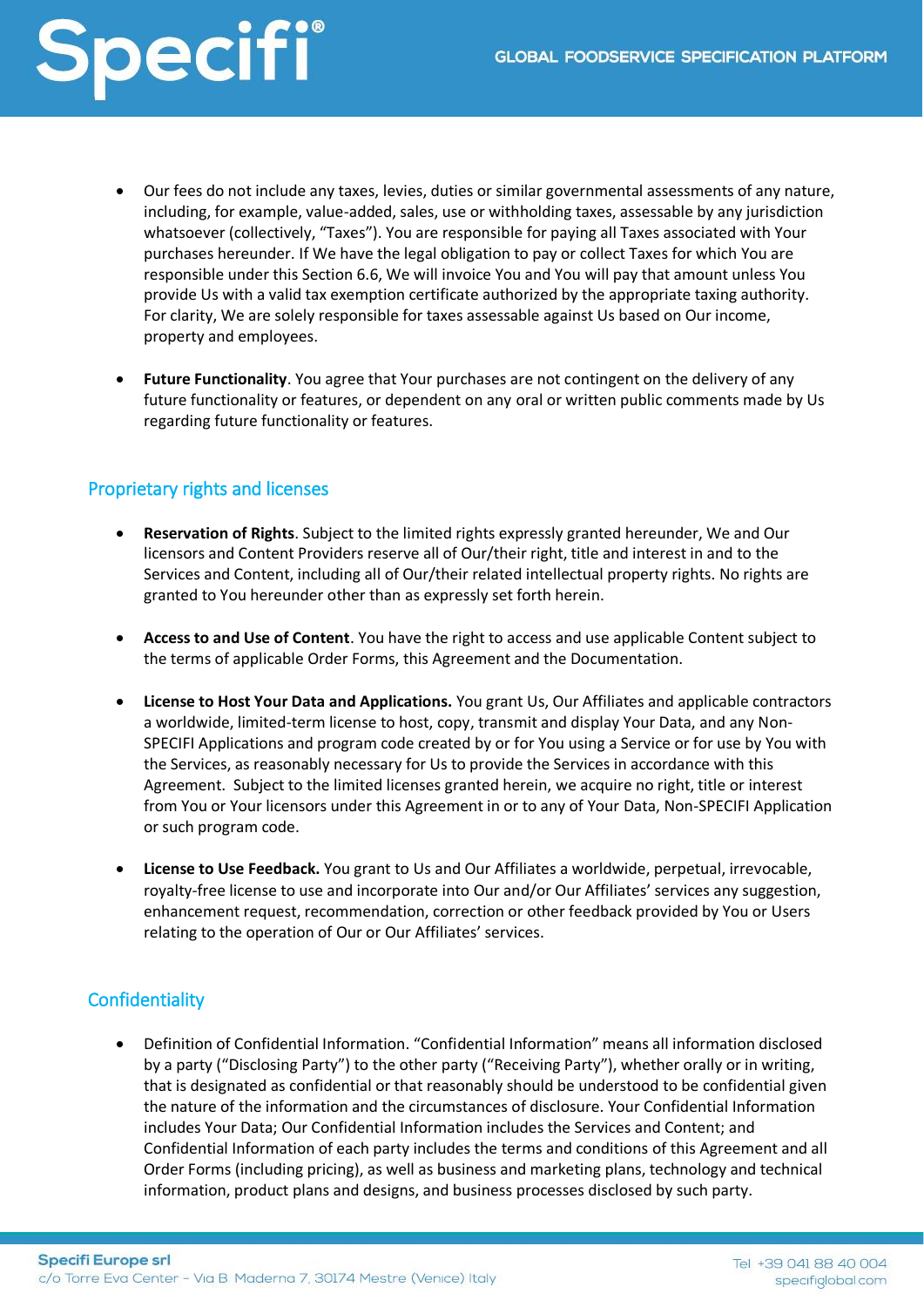# Specifi®

However, Confidential Information does not include any information that (i) is or becomes generally known to the public without breach of any obligation owed to the Disclosing Party, (ii) was known to the Receiving Party prior to its disclosure by the Disclosing Party without breach of any obligation owed to the Disclosing Party, (iii) is received from a third party without breach of any obligation owed to the Disclosing Party, or (iv) was independently developed by the Receiving Party.

- The Receiving Party will use the same degree of care that it uses to protect the confidentiality of its own confidential information of like kind (but not less than reasonable care) to (i) not use any Confidential Information of the Disclosing Party for any purpose outside the scope of this Agreement and (ii) except as otherwise authorized by the Disclosing Party in writing, limit access to Confidential Information of the Disclosing Party to those of its and its Affiliates' employees and contractors who need that access for purposes consistent with this Agreement and who have signed confidentiality agreements with the Receiving Party containing protections not materially less protective of the Confidential Information than those herein. Neither party will disclose the terms of this Agreement or any Order Form to any third party other than its Affiliates, legal counsel and accountants without the other party's prior written consent, provided that a party that makes any such disclosure to its Affiliate, legal counsel or accountants will remain responsible for such Affiliate's, legal counsel's or accountant's compliance with this "Confidentiality" section. Notwithstanding the foregoing, we may disclose the terms of this Agreement and any applicable Order Form to a subcontractor or Non-SPECIFI Application Provider to the extent necessary to perform Our obligations to You under this Agreement, under terms of confidentiality materially as protective as set forth herein.
- Compelled Disclosure. The Receiving Party may disclose Confidential Information of the Disclosing Party to the extent compelled by law to do so, provided the Receiving Party gives the Disclosing Party prior notice of the compelled disclosure (to the extent legally permitted) and reasonable assistance, at the Disclosing Party's cost, if the Disclosing Party wishes to contest the disclosure. If the Receiving Party is compelled by law to disclose the Disclosing Party's Confidential Information as part of a civil proceeding to which the Disclosing Party is a party, and the Disclosing Party is not contesting the disclosure, the Disclosing Party will reimburse the Receiving Party for its reasonable cost of compiling and providing secure access to that Confidential Information.

### Representation, warranties, exclusive remedies and disclaimers

- Each party represents that it has validly entered into this Agreement and has the legal power to do so.
- Our Warranties. We warrant that during an applicable subscription term (a) this Agreement, the Order Forms and the Documentation will accurately describe the applicable administrative, physical, and technical safeguards for protection of the security, confidentiality and integrity of Your Data, (b) We will not materially decrease the overall security of the Services, (c) the Services will perform materially in accordance with the applicable Documentation, and (d) subject to the "Integration with Non-SPECIFI Applications" section above, We will not materially decrease the overall functionality of the Services. For any breach of a warranty above, Your exclusive remedies are those described in the "Termination" and "Refund or Payment upon Termination" sections below.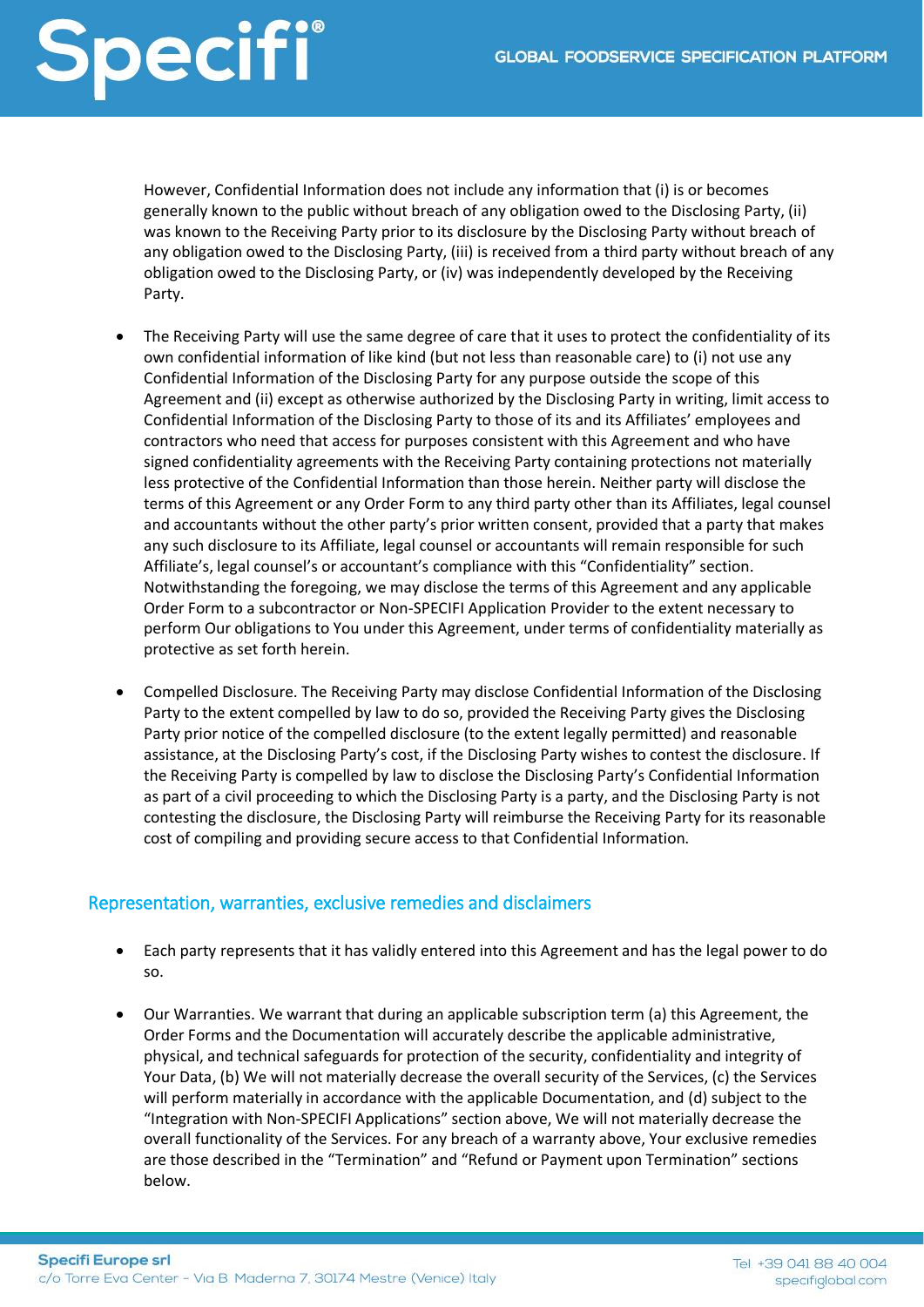• EXCEPT AS EXPRESSLY PROVIDED HEREIN, NEITHER PARTY MAKES ANY WARRANTY OF ANY KIND, WHETHER EXPRESS, IMPLIED, STATUTORY OR OTHERWISE, AND EACH PARTY SPECIFICALLY DISCLAIMS ALL IMPLIED WARRANTIES, INCLUDING ANY IMPLIED WARRANTY OF MERCHANTABILITY, FITNESS FOR A PARTICULAR PURPOSE OR NON-INFRINGEMENT, TO THE MAXIMUM EXTENT PERMITTED BY APPLICABLE LAW. CONTENT AND BETA SERVICES ARE PROVIDED "AS IS," EXCLUSIVE OF ANY WARRANTY WHATSOEVER. EACH PARTY DISCLAIMS ALL LIABILITY AND INDEMNIFICATION OBLIGATIONS FOR ANY HARM OR DAMAGES CAUSED BY ANY THIRD-PARTY HOSTING PROVIDERS.

### Mutual Indemnification

- **Indemnification by Us**. We will defend You against any claim, demand, suit or proceeding made or brought against You by a third party alleging that any Service infringes or misappropriates such third party's intellectual property rights (a "Claim Against You"), and will indemnify You from any damages, attorney fees and costs finally awarded against You as a result of, or for amounts paid by You under a settlement approved by Us in writing of, a Claim Against You, provided You (a) promptly give Us written notice of the Claim Against You, (b) give Us sole control of the defense and settlement of the Claim Against You (except that We may not settle any Claim Against You unless it unconditionally releases You of all liability), and (c) give Us all reasonable assistance, at Our expense. If We receive information about an infringement or misappropriation claim related to a Service, We may in Our discretion and at no cost to You (i) modify the Services so that they are no longer claimed to infringe or misappropriate, without breaching Our warranties under "SPECIFI® Warranties" above, (ii) obtain a license for Your continued use of that Service in accordance with this Agreement, or (iii) terminate Your subscriptions for that Service upon 30 days' written notice and refund You any prepaid fees covering the remainder of the term of the terminated subscriptions. The above defense and indemnification obligations do not apply to the extent a Claim Against You arises from Content, a Non-SPECIFI Application or Your use of the Services in violation of this Agreement, the Documentation or applicable Order Forms.
- **Indemnification by You.** You will defend Us against any claim, demand, suit or proceeding made or brought against Us by a third party alleging that any of Your Data infringes or misappropriates such third party's intellectual property rights, or arising from Your use of the Services or Content in violation of the Agreement, the Documentation, Order Form or applicable law (each a "Claim Against Us"), and You will indemnify Us from any damages, attorney fees and costs finally awarded against Us as a result of, or for any amounts paid by Us under a settlement approved by You in writing of, a Claim Against Us, provided We (a) promptly give You written notice of the Claim Against Us, (b) give You sole control of the defense and settlement of the Claim Against Us (except that You may not settle any Claim Against Us unless it unconditionally releases Us of all liability), and (c) give You all reasonable assistance, at Your expense.
- **Exclusive Remedy**. This Section 10 states the indemnifying party's sole liability to, and the indemnified party's exclusive remedy against, the other party for any type of claim described in this Section 10.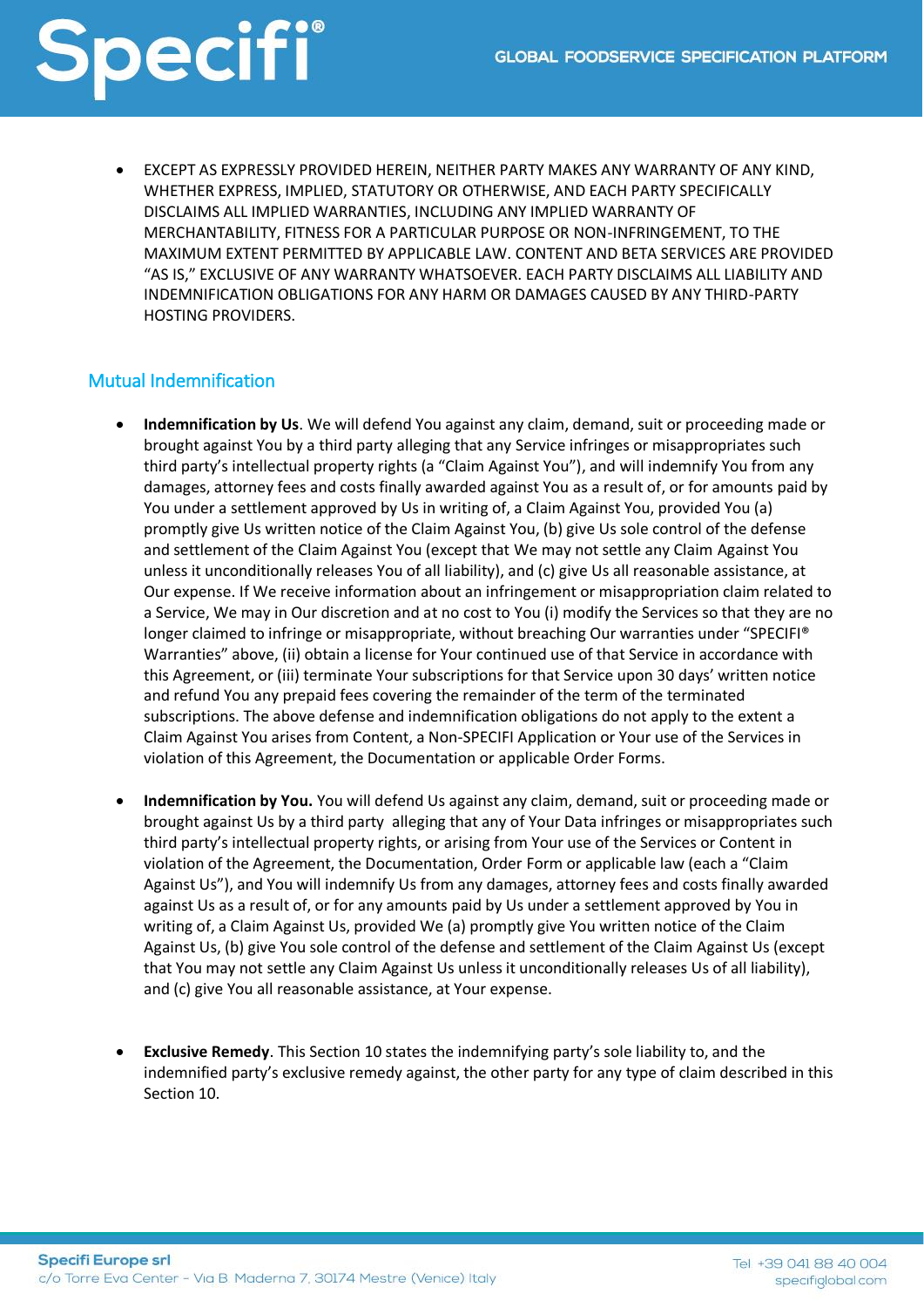### Limitation of liability

- **Limitation of Liability**. IN NO EVENT SHALL THE AGGREGATE LIABILITY OF EACH PARTY TOGETHER WITH ALL OF ITS AFFILIATES ARISING OUT OF OR RELATED TO THIS AGREEMENT EXCEED THE TOTAL AMOUNT PAID BY YOU AND YOUR AFFILIATES HEREUNDER FOR THE SERVICES GIVING RISE TO THE LIABILITY IN THE TWELVE MONTHS PRECEDING THE FIRST INCIDENT OUT OF WHICH THE LIABILITY AROSE. THE FOREGOING LIMITATION WILL APPLY WHETHER AN ACTION IS IN CONTRACT OR TORT AND REGARDLESS OF THE THEORY OF LIABILITY, BUT WILL NOT LIMIT YOUR AND YOUR AFFILIATES' PAYMENT OBLIGATIONS UNDER THE "FEES AND PAYMENT" SECTION ABOVE.
- **Exclusion of Consequential and Related Damages.** IN NO EVENT WILL EITHER PARTY OR ITS AFFILIATES HAVE ANY LIABILITY ARISING OUT OF OR RELATED TO THIS AGREEMENT FOR ANY LOST PROFITS, REVENUES, GOODWILL, OR INDIRECT, SPECIAL, INCIDENTAL, CONSEQUENTIAL, COVER, BUSINESS INTERRUPTION OR PUNITIVE DAMAGES, WHETHER AN ACTION IS IN CONTRACT OR TORT AND REGARDLESS OF THE THEORY OF LIABILITY, EVEN IF A PARTY OR ITS AFFILIATES HAVE BEEN ADVISED OF THE POSSIBILITY OF SUCH DAMAGES OR IF A PARTY'S OR ITS AFFILIATES' REMEDY OTHERWISE FAILS OF ITS ESSENTIAL PURPOSE. THE FOREGOING DISCLAIMER WILL NOT APPLY TO THE EXTENT PROHIBITED BY LAW.

#### Term and termination

- **Term of Agreement**. This Agreement commences on the date You first accept it and continues until all subscriptions hereunder have expired or have been terminated.
- **Term of Purchased Subscriptions**. Term of Subscriptions. The term of each subscription shall be as specified in the applicable Order Form. Except as otherwise specified in an Order Form, subscriptions will automatically renew for additional periods equal to the expiring subscription term or one year (whichever is shorter), unless either party gives the other notice of non-renewal at least 30 days before the end of the relevant subscription term. The per unit pricing during any renewal term will increase by up to 2.5% above the applicable pricing in the prior term, unless We provide You notice of different pricing at least 60 days prior to the applicable renewal term. Except as expressly provided in the applicable Order Form, renewal of promotional or one-time priced subscriptions will be at Our applicable list price in effect at the time of the applicable renewal. Notwithstanding anything to the contrary, any renewal in which subscription volume for any Services has decreased from the prior term will result in re-pricing at renewal without regard to the prior term's per-unit pricing.
- A party may terminate this Agreement for cause (i) upon 30 days written notice to the other party of a material breach if such breach remains uncured at the expiration of such period, or (ii) if the other party becomes the subject of a petition in bankruptcy or any other proceeding relating to insolvency, receivership, liquidation or assignment for the benefit of creditors.
- **Your Data Portability and Deletion.** Upon request by You made within 30 days after the effective date of termination or expiration of this Agreement, We will make Your Data available to You for export or download as provided in the Documentation. After such 30-day period, We will have no obligation to maintain or provide any Your Data, and as provided in the Documentation will thereafter delete or destroy all copies of Your Data in Our systems or otherwise in Our possession or control, unless legally prohibited.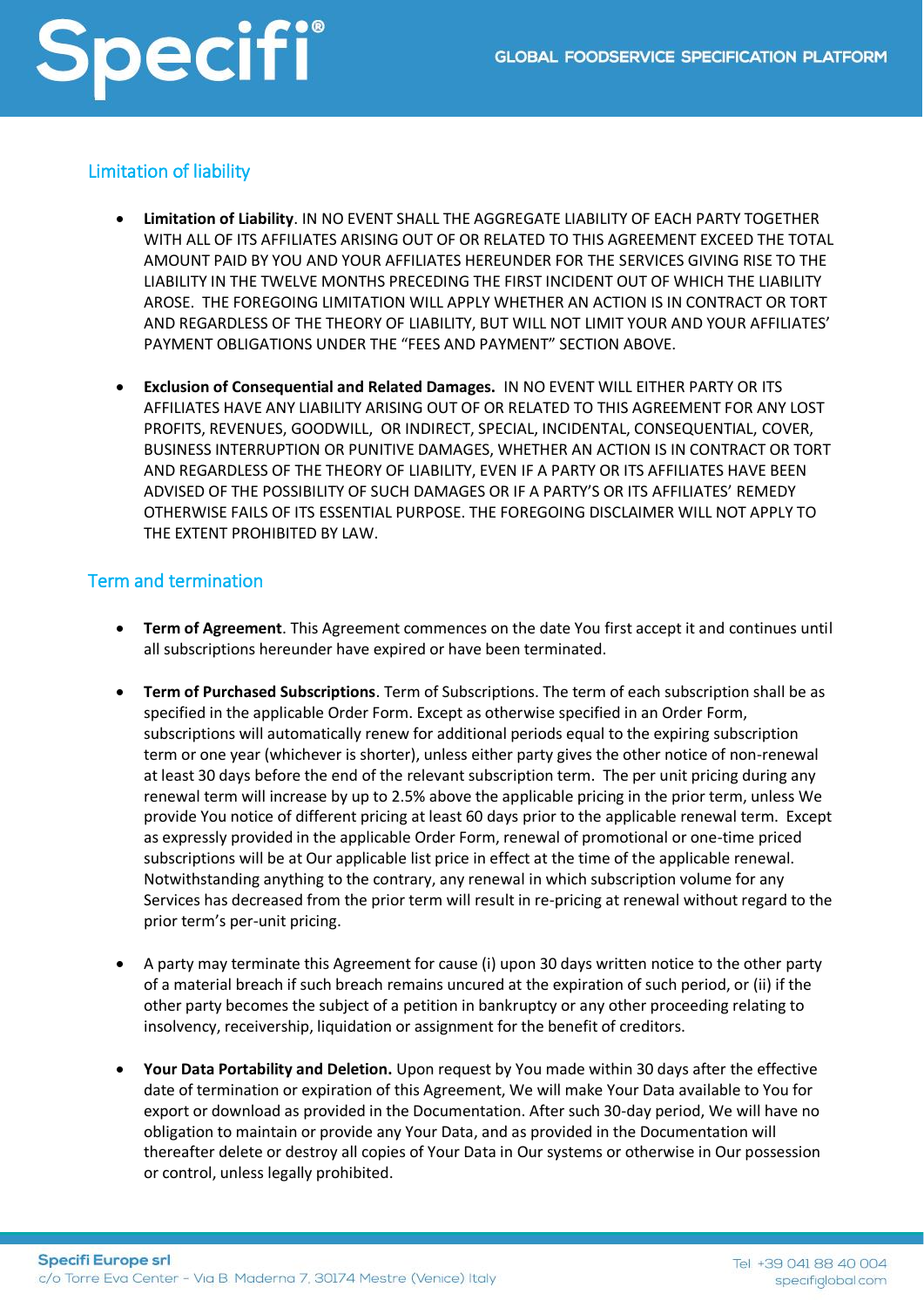• **Surviving Provisions**. The sections titled "Fees and Payment," "Proprietary Rights and Licenses," "Confidentiality," "Disclaimers," "Mutual Indemnification," "Limitation of Liability," "Refund or Payment upon Termination," "Customer Data Portability and Deletion," "Removal of Content and Non-SPECIFI Applications," "Surviving Provisions" and "General Provisions" will survive any termination or expiration of this Agreement.

#### Who you are contracting with, notices, governing law and jurisdiction

• Who You are contracting with under this Agreement, who You should direct notices to under this Agreement, what law will apply in any dispute or lawsuit arising out of or in connection with this Agreement, and which courts have jurisdiction over any such dispute or lawsuit, depend on where You are domiciled.

| If You are domiciled | You are contracting   | <b>Notices should be</b> | The governing law     | The courts having         |
|----------------------|-----------------------|--------------------------|-----------------------|---------------------------|
| in:                  | with:                 | addressed to:            | is:                   | exclusive jurisdiction    |
|                      |                       |                          |                       | are:                      |
| The United States of | Specifi LLC., a       | 920 E State              | State of Illinois and | Chicago, Illinois, U.S.A. |
| America, Canada,     | Delaware limited      | Parkway Unit B           | controlling United    |                           |
| Mexico or a Country  | liability company     | Schaumburg, IL 60173,    | States federal law    |                           |
| in Central or South  |                       | U.S.A., attn: VP,        |                       |                           |
| America or the       |                       | Worldwide Sales          |                       |                           |
| Caribbean            |                       | <b>Operations</b>        |                       |                           |
| A Country in Europe, | Specifi Europe Srl, a | Via Roma 101/5-          | Italy                 | Venice, Italy             |
| the Middle East or   | limited liability     | 30020 Quarto d'altino    |                       |                           |
| Africa               | company               | (VE) Italy attn:         |                       |                           |
|                      | incorporated in Italy | Director, EMEA Sales     |                       |                           |
|                      |                       | <b>Operations</b>        |                       |                           |
| A Country in Asia or | Specifi LLC., a       | 920 E State              | State of Illinois and | Chicago, Illinois, U.S.A. |
| the Pacific region   | Delaware limited      | Parkway Unit B           | controlling United    |                           |
|                      | liability company     | Schaumburg, IL 60173,    | States federal law    |                           |
|                      |                       | U.S.A., attn: VP,        |                       |                           |
|                      |                       | Worldwide Sales          |                       |                           |
|                      |                       | <b>Operations</b>        |                       |                           |

• **Manner of Giving Notice.** Except as otherwise specified in this Agreement, all notices related to this Agreement will be in writing and will be effective upon (a) personal delivery, (b) the second business day after mailing, or (c), except for notices of termination or an indemnifiable claim ("**Legal Notices**"), which shall clearly be identifiable as Legal Notices, the day of sending by email. Billing-related notices to You will be addressed to the relevant billing contact designated by You. All other notices to You will be addressed to the relevant Services system administrator designated by You.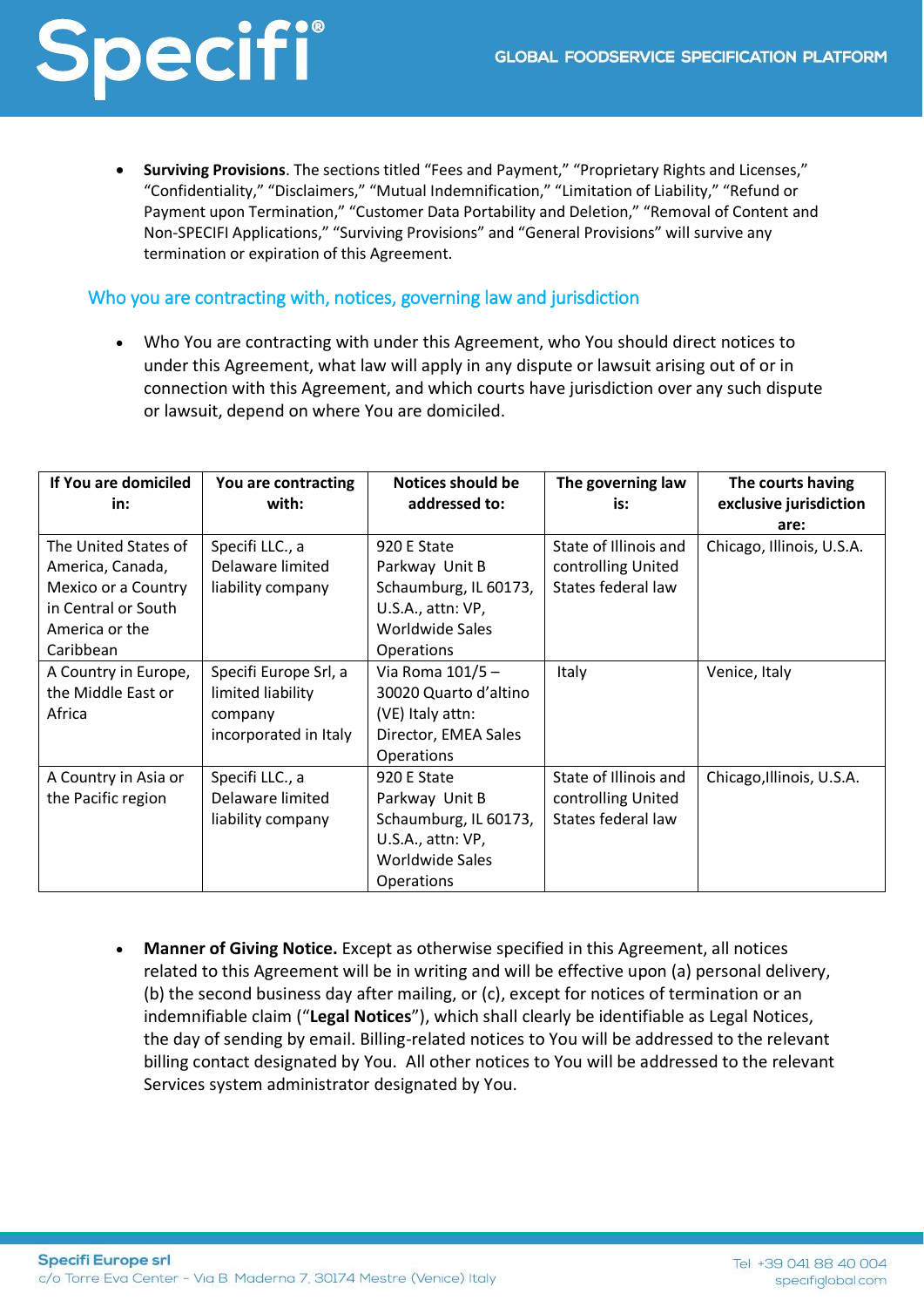- **Agreement to Governing Law and Jurisdiction.** Each party agrees to the applicable governing law above without regard to choice or conflicts of law rules, and to the exclusive jurisdiction of the applicable courts above.
- **No Agency.** For the avoidance of doubt, We are entering into this Agreement as principal and not as agent for any other Specifi company. Subject to any permitted Assignment under Section 14.4, the obligations owed by Us under this Agreement shall be owed to You solely by Us and the obligations owed by You under this Agreement shall be owed solely to Us.

### General Provisions

- Export Compliance. The Services, Content, other technology We make available, and derivatives thereof may be subject to export laws and regulations of the United States, European community and other jurisdictions. Each party represents that it is not named on any U.S. government or European community denied-party list. You shall not permit Users to access or use any Service or Content in a U.S. and E.C. embargoed country (currently North Korea, Sudan, Syria or Crimea) or in violation of any U.S. and E.C. export law or regulation.
- Anti-Corruption. You agree that You have not received or been offered any illegal or improper bribe, kickback, payment, gift, or thing of value from any of Our employees or agents in connection with this Agreement. Reasonable gifts and entertainment provided in the ordinary course of business do not violate the above restriction. If You learn of any violation of the above restriction, You will use reasonable efforts to promptly notify Our local Department.
- Entire Agreement and Order of Precedence. This Agreement is the entire agreement between You and Us regarding Your use of Services and Content and supersedes all prior and contemporaneous agreements, proposals or representations, written or oral, concerning its subject matter. Except as otherwise provided herein, no modification, amendment, or waiver of any provision of this Agreement will be effective unless in writing and signed by the party against whom the modification, amendment or waiver is to be asserted. The parties agree that any term or condition stated in Your purchase order or in any other of Your order documentation (excluding Order Forms) is void. In the event of any conflict or inconsistency among the following documents, the order of precedence shall be: (1) the applicable Order Form, (2) this Agreement, and (3) the Documentation.
- Neither party may assign any of its rights or obligations hereunder, whether by operation of law or otherwise, without the other party's prior written consent (not to be unreasonably withheld); provided, however, either party may assign this Agreement in its entirety (together with all Order Forms), without the other party's consent to its Affiliate or in connection with a merger, acquisition, corporate reorganization, or sale of all or substantially all of its assets. Notwithstanding the foregoing, if a party is acquired by, sells substantially all of its assets to, or undergoes a change of control in favor of,